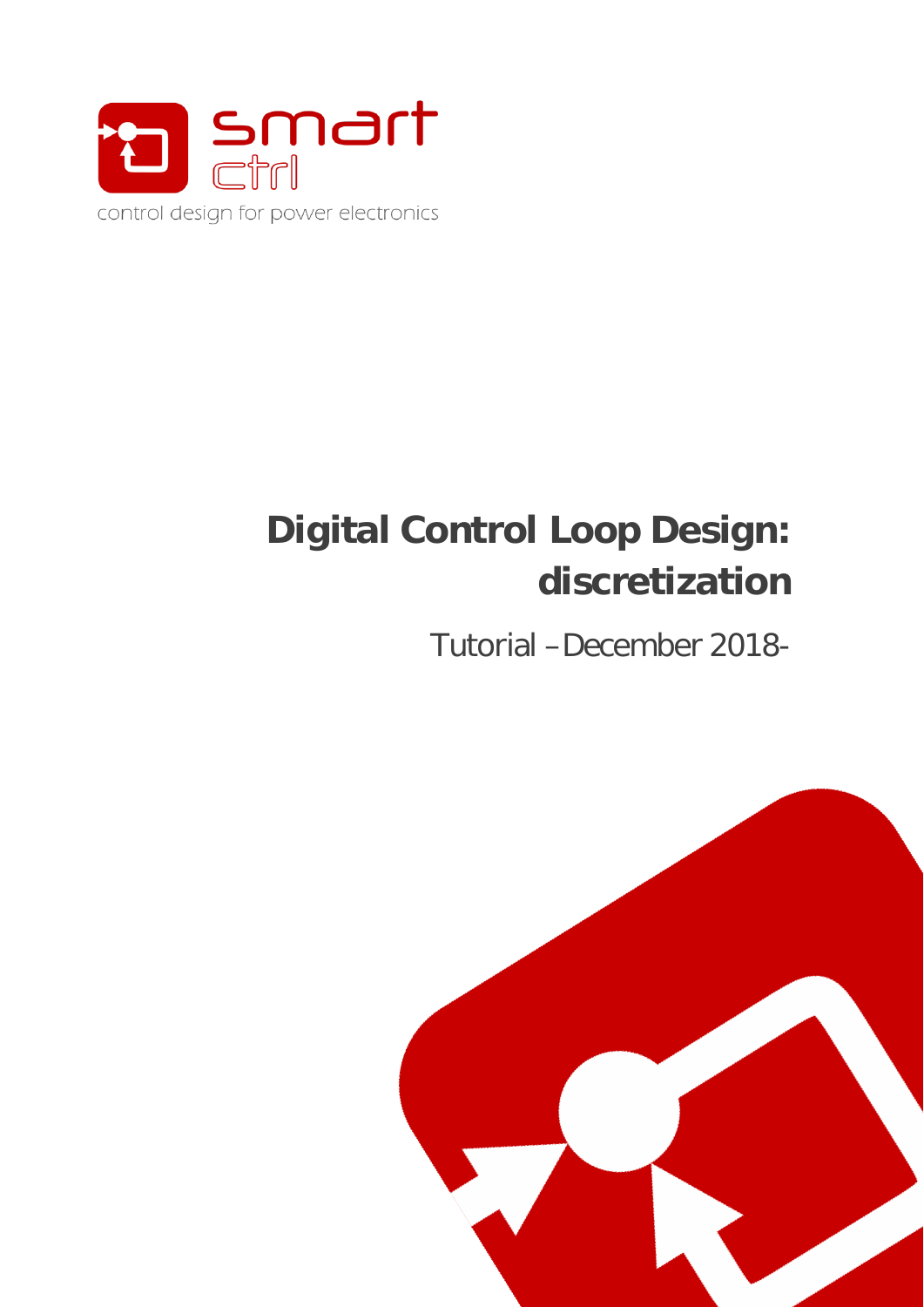#### **How to Contact SmartCtrl:**



SmartCtrl Copyright © 2015-2018 Power Smart Control S.L.

All Rights Reserved.

No part of this tutorial may be reproduced or modified in any form or by any means without the written permission of Power Smart Control S.L.

#### **Notice**

Power Smart Control tutorials or other design advice, services or information, including, but not limited to, reference designs, are intended to assist designers who are developing applications that use SmartCtrl; by downloading, accessing or using any particular Power Smart Control resource in any way, you (individually or, if you are acting on behalf of a company, your company) agree to use it solely for this purpose and subject to the terms of this notice.

Power Smart Controlreserves the right to make corrections, enhancements, improvements and other changes to its resources.

You understand and agree that you remain responsible for using your independent analysis, evaluation and judgment in designing your applications and that you have full and exclusive responsibility to assure the safety of your applications and compliance of your applications with all applicable regulations, laws and other applicable requirements.

#### **Disclaimer**

Power Smart Control S.L. (PSC) makes no representation or warranty with respect to the adequacy or accuracy of this documentation or the software which it describes. In no event will PSC or its direct or indirect suppliers be liable for any damages whatsoever including, but not limited to, direct, indirect, incidental, or consequential damages of any character including, without limitation, loss of business profits, data, business information, or any and all other commercial damages or losses, or for any damages in excess of the list price for the licence to the software and documentation.

The software SmartCtrl© used in this tutorial is furnished under a license agreement. The software may be used only under the terms of the license agreement.

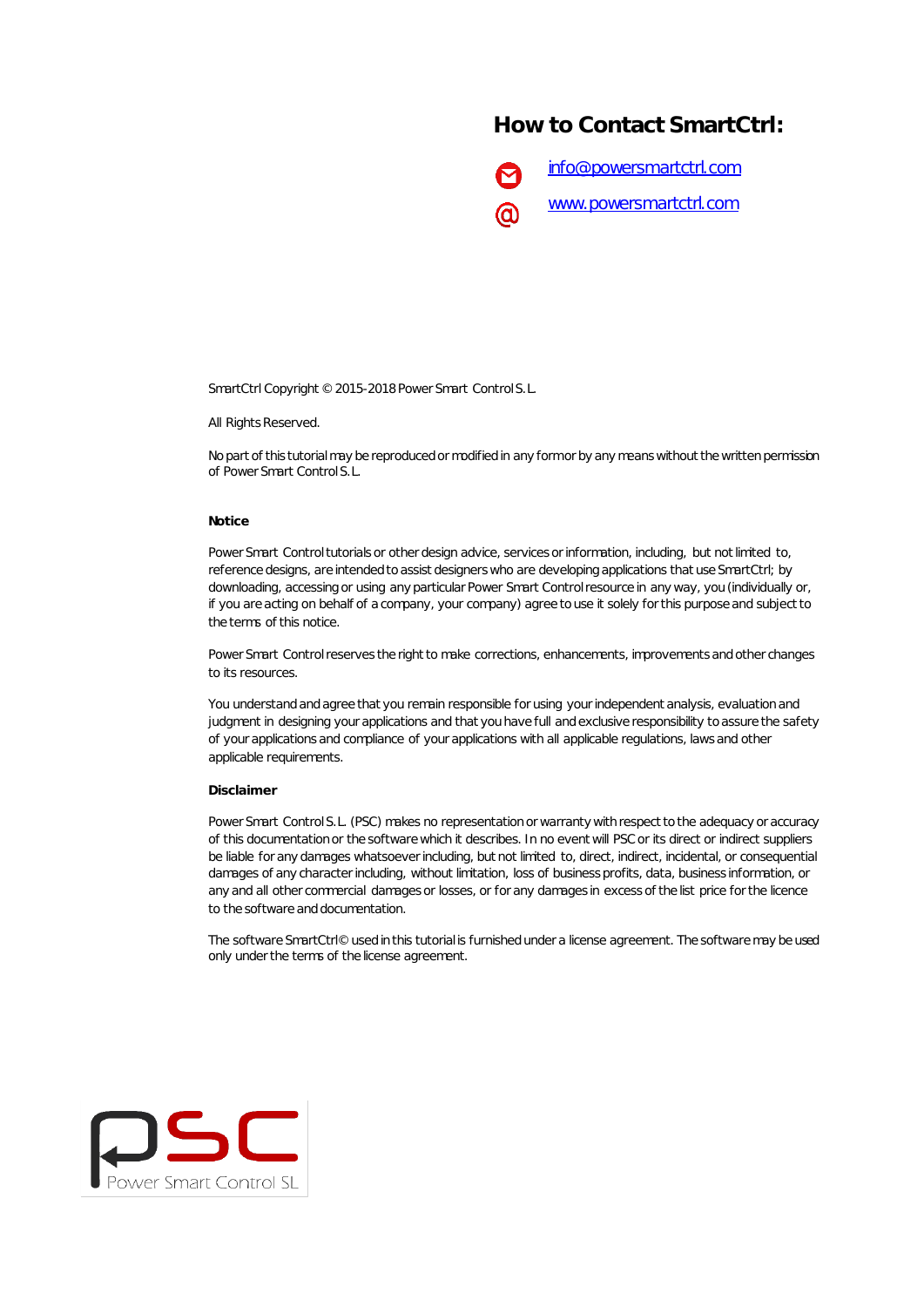

# **General Index**

# **Figure Index**

| Figure 22: Open loop gain comparison (analog / digital / Psim AC sweep)  13 |  |
|-----------------------------------------------------------------------------|--|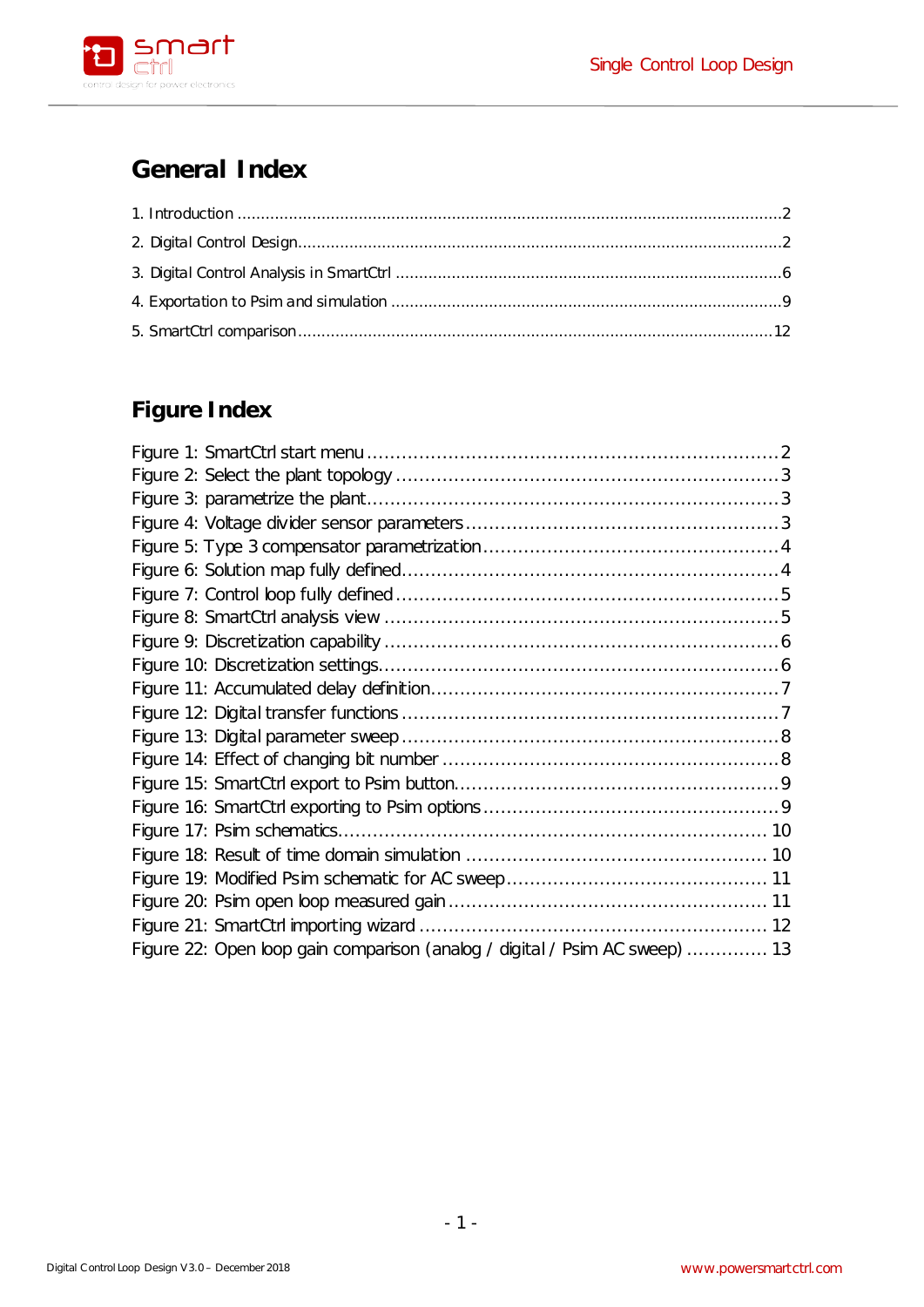

## <span id="page-3-0"></span>**1. Introduction**

SmartCtrl is a controller design software specifically designed for power electronics application. This tutorial is intended to guide you, step by step, to design the digital control loop of a buck converter and simulate it with PSIM.

SmartCtrl provides three ways of dealing with digital controls:

- a) Design the whole system as an analog one and discretize the compensator
- b) Design an analog plant with a digital compensator.
- c) Design a whole discrete system.

In this tutorial, it has been option a) the one covered.

#### <span id="page-3-1"></span>**2. Digital Control Design**

The design procedure begins with the design of the analog control loop. After that, the analog regulator is discretized taking into account several specific parameters of the digital design.

1. Select the power converter topology and the type of control. In this case, it is a voltage mode controlled Buck converter. To start the design click in DC-DC converter – Single loop design mode control or ACMC, see [Figure 1.](#page-3-2)

| <b>SmartCtrl</b>                                              | ×                               |
|---------------------------------------------------------------|---------------------------------|
| Design a predefined topology                                  | Open a                          |
| DC-DC power stage and<br>⋍<br>control circuit design          | $\Rightarrow$<br>default file   |
| DC-DC converter - Single loop<br>Voltage Mode Control or ACMC | ₫<br>recently saved file        |
| DC-DC converter<br>Peak current mode control                  | previously saved file           |
| DC-DC converter<br>Average Current Mode Control               | sample design                   |
| PFC Boost converter                                           |                                 |
| Design a generic topology                                     | Design a generic control system |
| s-domain model editor<br>sn                                   | Equation editor                 |
| Import frequency response data<br>from txt file               | Help<br>Close                   |

#### Figure 1: SmartCtrl start menu

<span id="page-3-2"></span>2. Select a buck voltage mode controlled plant (See [Figure 2\)](#page-4-0) and introduce the plant parameters shown in [Figure 3.](#page-4-1) Notice that Digital checkbox has been left unmarked.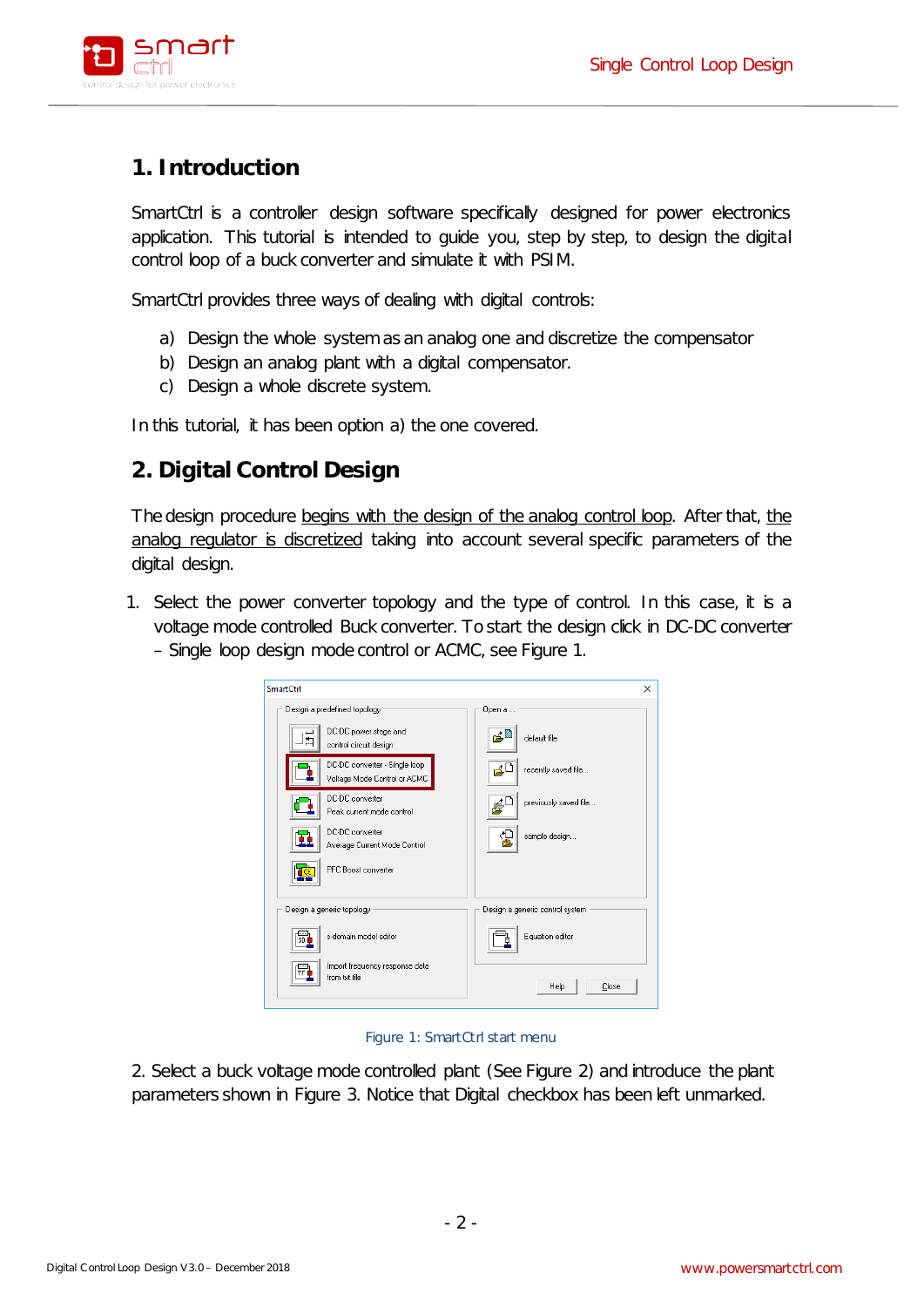





<span id="page-4-0"></span>

| Buck (voltage mode controlled)                                                                                                                                                                                                                                                     |                                                                                                                                       | $\times$ |
|------------------------------------------------------------------------------------------------------------------------------------------------------------------------------------------------------------------------------------------------------------------------------------|---------------------------------------------------------------------------------------------------------------------------------------|----------|
| <b>RL</b> 000<br>ы<br>$+V_0$<br>Rc.<br>R<br>VinT<br>С÷<br>Steady-state do operating point<br>Continuous<br>Conduction mode<br>250 m<br>Duty cycle<br>625 m<br>IL avg (A)<br>700 m<br>IL max (A)<br>550 <sub>m</sub><br>IL min (A)<br>625 m<br>lo avg (A)<br>4<br>Vo <sub>[V]</sub> | 16<br>Vin(V)<br>1n<br>RL(Ohms)<br>200u<br>L(H)<br>1n<br>Rc(Ohms)<br>30 u<br>C(F)<br>6.4<br>R(Ohms)<br>2.5<br>Po(W)<br>100k<br>Fsw(Hz) |          |
| Set defaults                                                                                                                                                                                                                                                                       | QK<br>Update read only boxes<br>Help<br>Cancel                                                                                        |          |

Figure 3: parametrize the plant

<span id="page-4-1"></span>3. Sensor parameters are defined in the corresponding dialog box [\(Figure 4\)](#page-4-2). When a digital control loop is designed, only "Voltage Divider" sensor can be selected.

| Voltage divider         |                                                                              | $\times$ 1 |
|-------------------------|------------------------------------------------------------------------------|------------|
| Vo<br> Ra<br>Vref<br>Rb | 625 m<br>Calculate Gain=Vref/Vo from Vref<br>Gain<br>Vo(V)<br>2.5<br>Vref(V) |            |
| Set defaults            | ŪΚ<br>Help<br>Cancel                                                         |            |

Figure 4: Voltage divider sensor parameters

<span id="page-4-2"></span>After selecting the Type 3 compensator, a new dialog box appears as it can be seen in [Figure 5.](#page-5-0)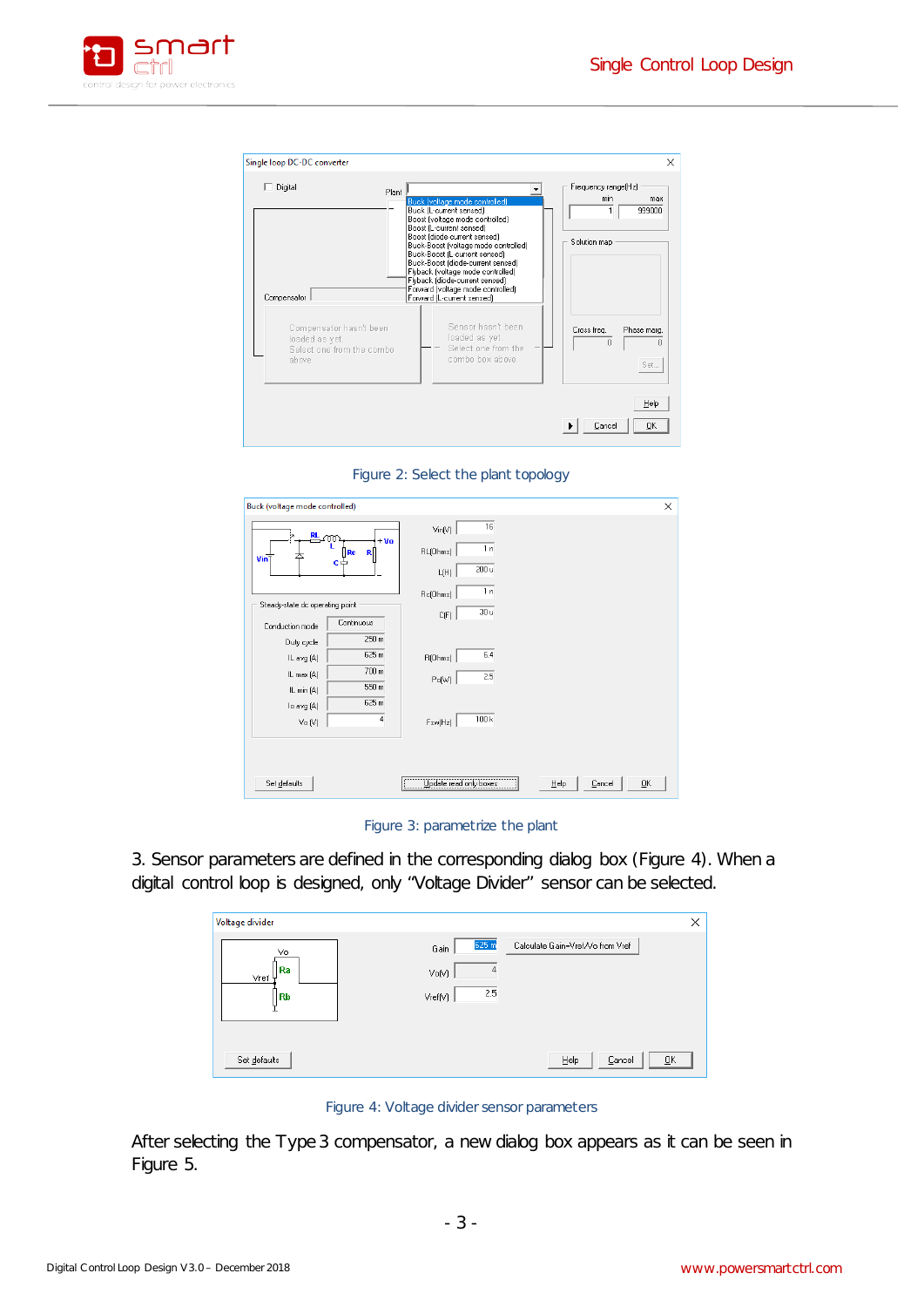

4. The modulator parameters are defined in this dialog box. In this tutorial, a trailing edge unity gain modulator has been selected, so the parameters have been fixed as:  $Vp=1$ ,  $Vv=0$ , tr=10us.

5. It time to select the requirements of the control loop in terms of cross over frequency of the open loop transfer function (fc) and the phase margin (PM).

In SmartCtrl the user can select graphically a solution inside the stable design space, called Solution Map (Figure 5), whose white area defines the pairs of (fc, PM) that result in a stable design. In this tutorial, the selected cross over frequency is fc=4.5 kHz, and the selected phase margin is PM=50º. See [Figure 6.](#page-5-1)



Figure 5: Type 3 compensator parametrization

<span id="page-5-0"></span>

Figure 6: Solution map fully defined

<span id="page-5-1"></span>6. The analog loop is already designed as it can be seen in [Figure 7.](#page-6-0) Click OK to finish the wizard. SmartCtrl will launch the analysis view where Bode and Nyquist plots, transient plot and steady state waveforms can be used to analyze the stability and dynamic response of the system designed. See [Figure 8.](#page-6-1)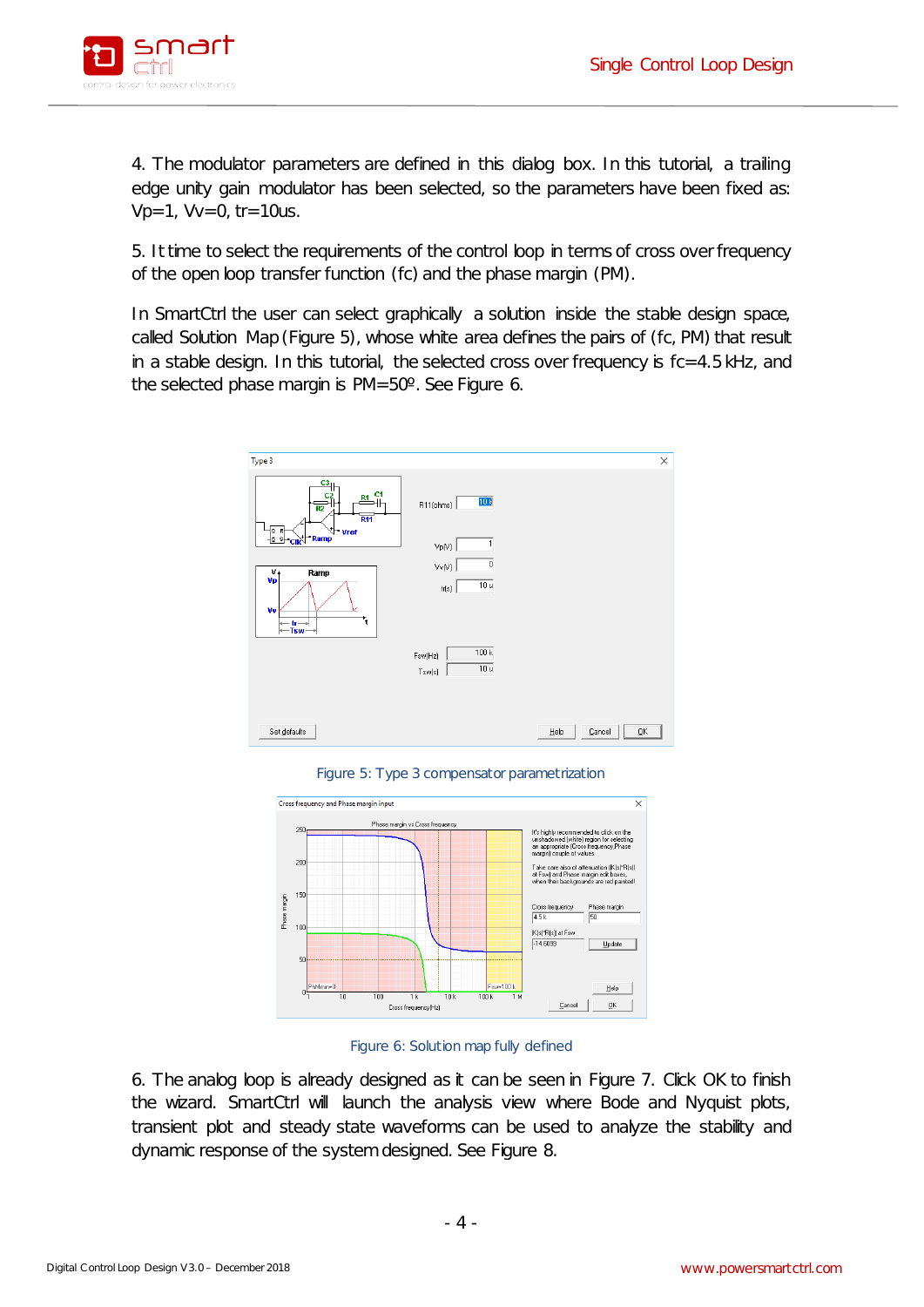





<span id="page-6-0"></span>

<span id="page-6-1"></span>Figure 8: SmartCtrl analysis view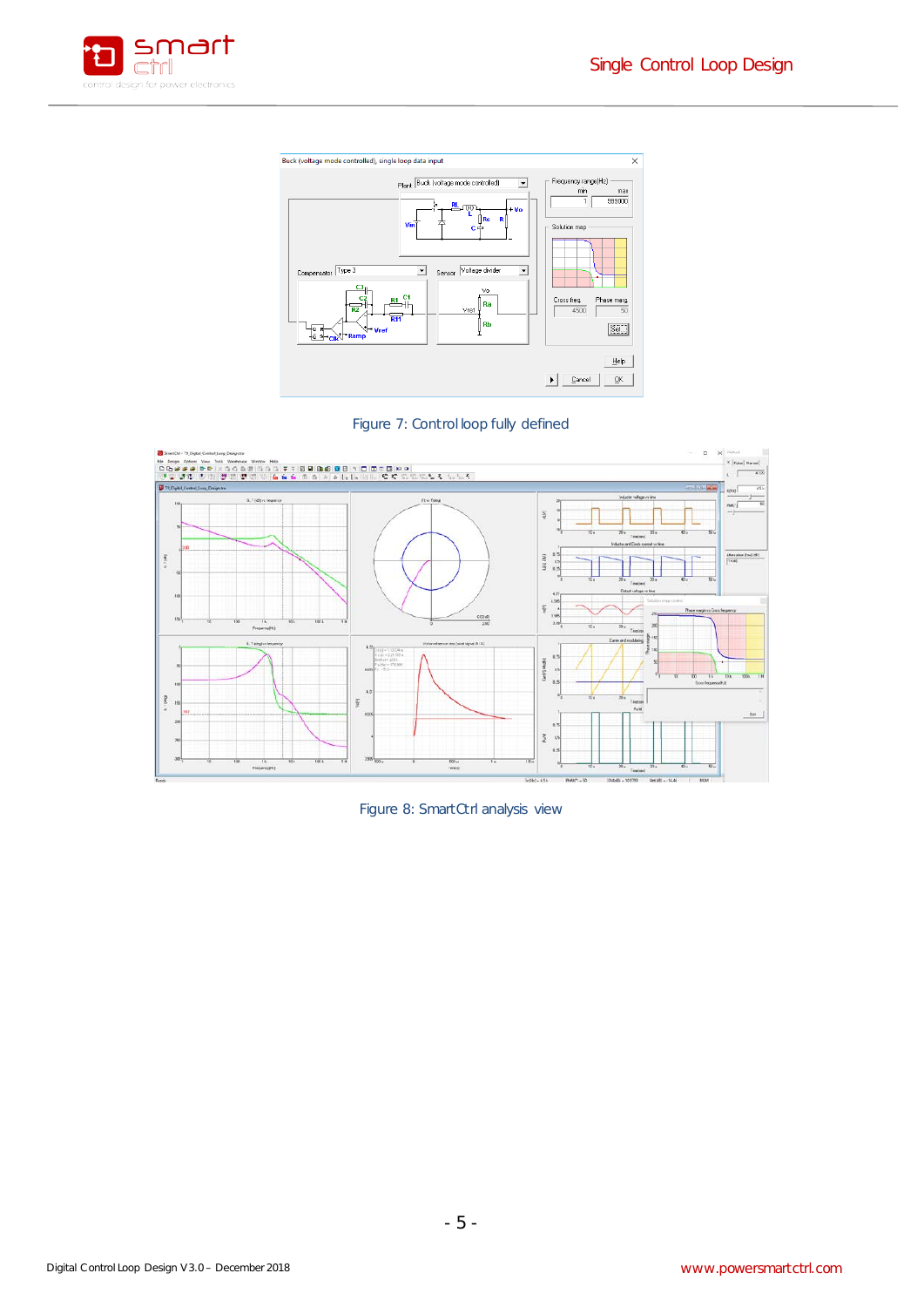

## <span id="page-7-0"></span>**3. Digital Control Analysis in SmartCtrl**

Once the analog loop has been completed, SmartCtrl provides a tool to discretize the analog compensator and generate an analog one. To do this, it is used the bilinear transformation taking into account some additional aspects.

To access this capability just click in the icon highlighted in [Figure 9.](#page-7-1) Notice it can only be used after completing all the design steps of an analog regulator.



Figure 9: Discretization capability

<span id="page-7-1"></span>The digital settings box appears, asking for the specific digital parameters: sampling frequency, bits number and accumulated delay. The sampling frequency is often the same as the switching frequency, but it can be different.

Notice that the sampling frequency must be a multiple or submultiple of the switching frequency. See [Figure 10.](#page-7-2)

| Digital control settings                       |  |
|------------------------------------------------|--|
| $\triangleright$ Calculate digital compensator |  |
| 100 k<br>Sampling frequency (Hz)               |  |
| 10<br><b>Bits number</b>                       |  |
| 5∣u<br>Accumulated delay (s)                   |  |
| Cancel<br>Help<br>OΚ                           |  |

Figure 10: Discretization settings

<span id="page-7-2"></span>The number of bits is related with the rounding of coefficients of digital compensator. Depending on each case, a different number of bits can be enough to obtain a digital regulator similar to analog regulator, as it will be detailed later. Note that bits number is referred only to the regulator coefficients calculation.

As shown in [Figure 11,](#page-8-0) Accumulated delay is the time between the sampling instant and the PWM pulse effective updating, which is the falling edge in the trailing edge pulse width modulator. Therefore, accumulated delay includes analog to digital conversion delay, calculations delay and modulator delay being the sum of all delays in the digital control loop.

When digital settings have been completed, the check box "Calculate digital compensator" must be checked. Then the digital regulator is calculated and it appears some icons which allow to represent digital transfer functions, see [Figure 12.](#page-8-1)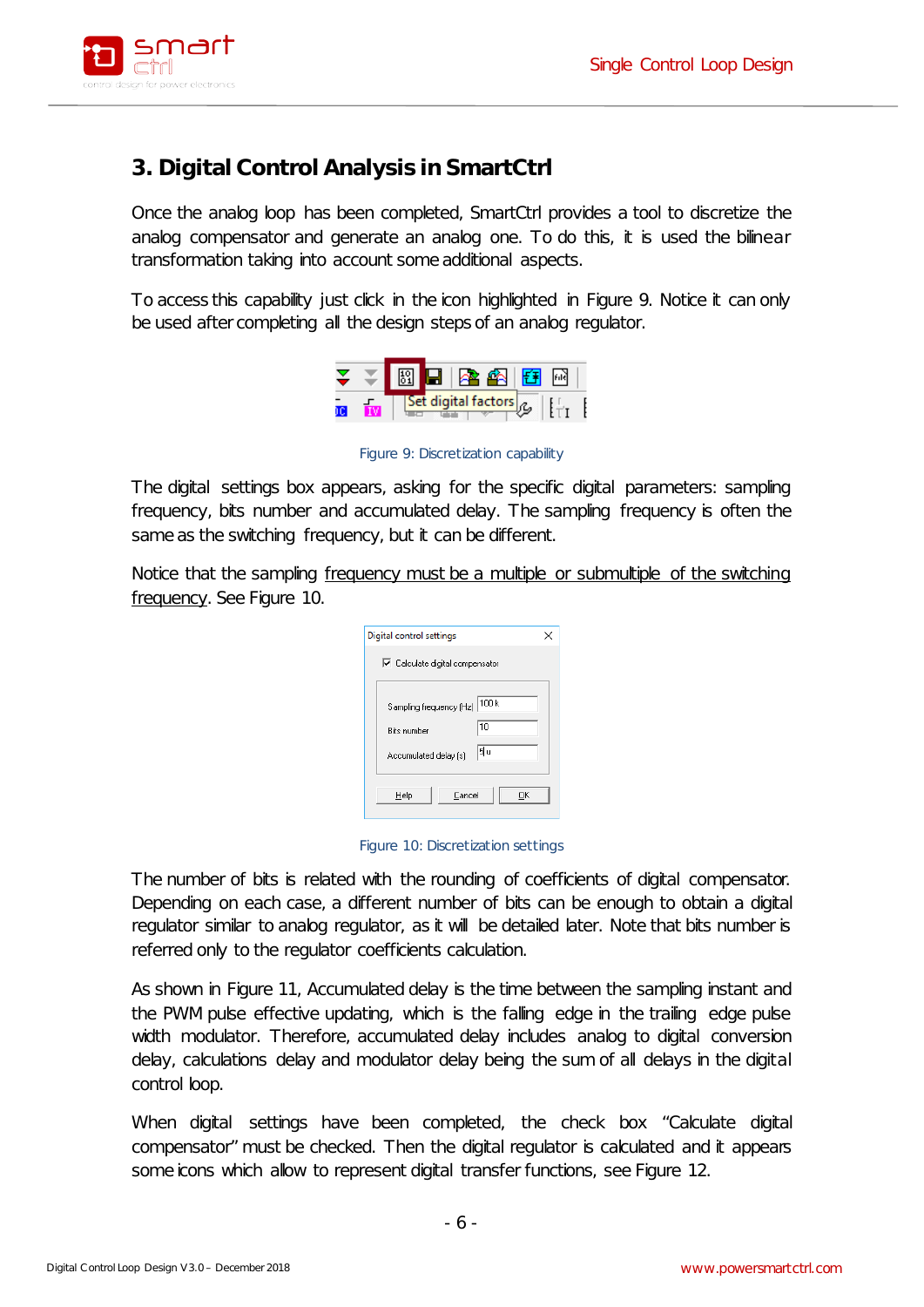



tPWM = delay of modulator



<span id="page-8-0"></span>

<span id="page-8-1"></span>Figure 12: Digital transfer functions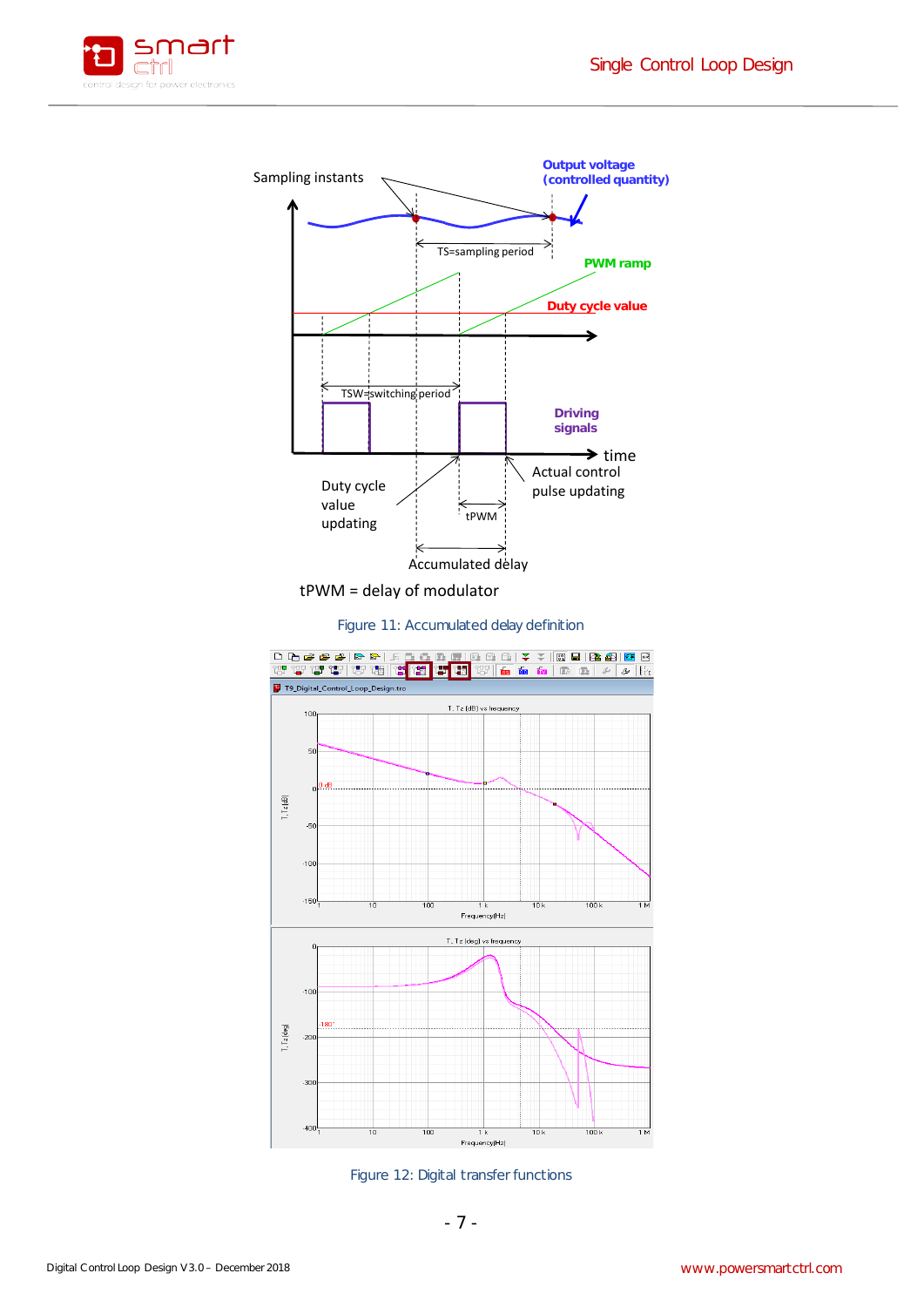

As it can be seen in [Figure 12,](#page-8-1) The analog (dark pink trace) and the digital compensator (clear pink trace) can be plot together making it possible to compare them. This discretization function is exact only at cross frequency (as prewarping has been applied to the function), in any other point, it will exist a small deviation.

In [Figure 12](#page-8-1) it can also be seen in the bode plots the alteration at high frequencies that generate this discretizing method.

Digital factors sweep utility allows to change dynamically any digital settings and see graphically how it affect the results. See [Figure 13.](#page-9-0)

In the example of [Figure 14](#page-9-1) the number of bits has been changed, it can be seen that the digital open loop and analog open loop transfer functions are different in magnitude (low frequencies) and in phase (medium and high frequencies).

It means that the selected number of bits is not enough to represent the coefficients of the digital regulator.



Figure 13: Digital parameter sweep

<span id="page-9-0"></span>

<span id="page-9-1"></span>Figure 14: Effect of changing bit number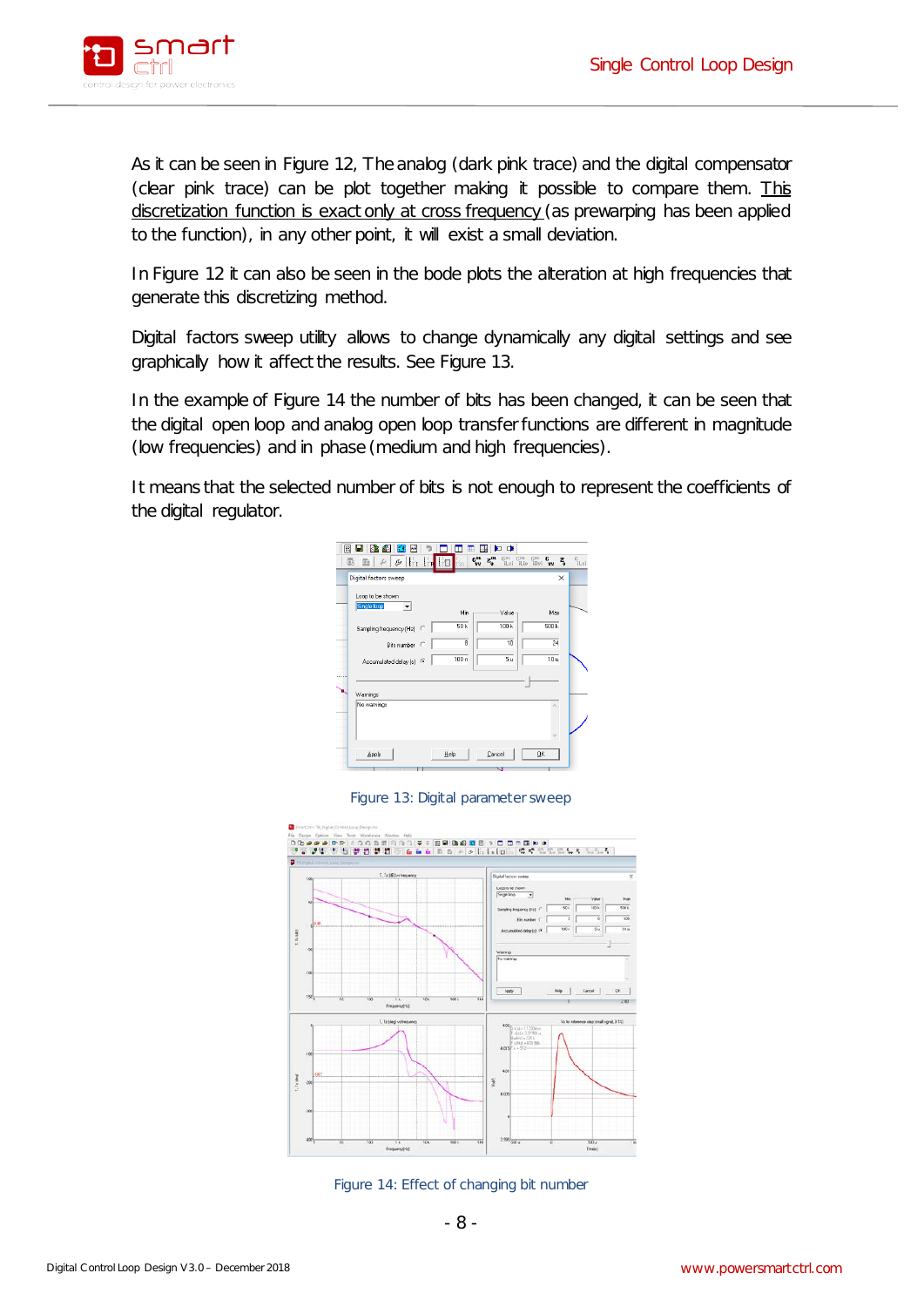

### <span id="page-10-0"></span>**4. Exportation to Psim and simulation**

Once the digital regulator has been calculated, the entire design can be exported to PSIM, and then simulated and checked.

To export the whole design to Psim, just click on the icon shown in [Figure 15](#page-10-1) and configure the exportations as it has been done in [Figure 16.](#page-10-2)

<span id="page-10-1"></span>SmartCtrl provides several exporting options. It can be exported both: the original analog compensator or the discretized one. To export the discrete one just select "z domain coefficient" in [Figure 16.](#page-10-2)



Figure 15: SmartCtrl export to Psim button

| <b>Exporting options</b>                                                                                                   |  |
|----------------------------------------------------------------------------------------------------------------------------|--|
| Regulator exporting way<br>C Components (R1, C1, are given)<br>$\heartsuit$ s domain coefficients<br>2 domain coefficients |  |
| Ⅳ Power stage and sensors<br>$\nabla$ Initial conditions                                                                   |  |
| Show files to be exported                                                                                                  |  |
| OΚ<br>Help<br>Cancel                                                                                                       |  |

Figure 16: SmartCtrl exporting to Psim options

<span id="page-10-2"></span>The design is exported to a PSIM schematic, including a file where all converter and controller parameters are contained. The system that SmartCtrl creates in Psim is shown in [Figure 17.](#page-11-0)

In the PSIM schematic the power stage and the digital control stage appear. A trailing edge pulse width modulator is included. In this particular implementation, the modulator introduces a time delay equal to D/fsw, there D is duty cycle corresponding to the steady state operating point, and fsw is the switching frequency.

A "time delay" block is added to take into account the additional time delays in the control loop, in such a way that the total time delay in control loop is equal to the value of "accumulated delay" introduced by the user. The value of this "time delay" is automatically calculated by SmartCtrl.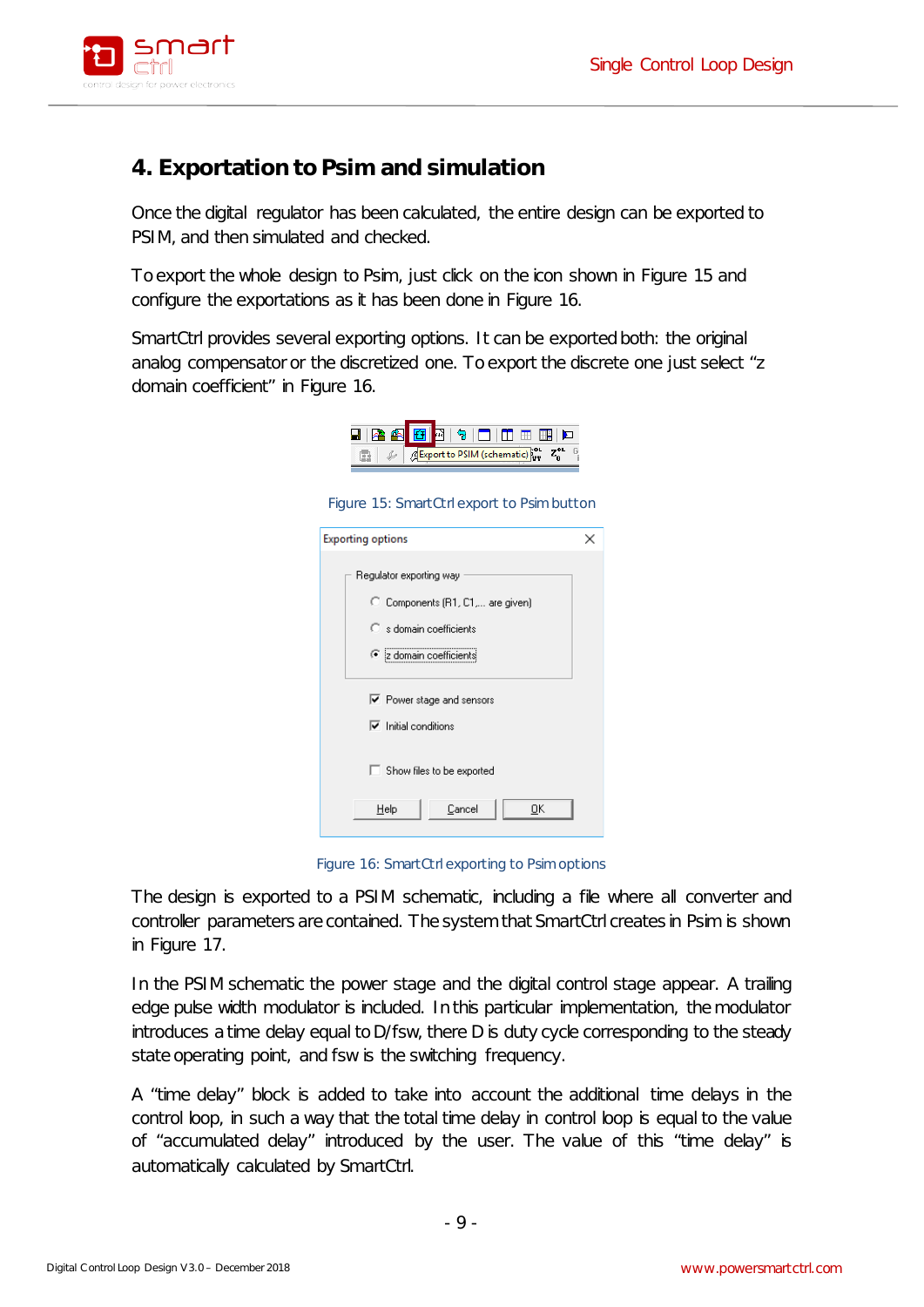



Figure 17: Psim schematics

<span id="page-11-0"></span>A time domain simulation can be launched to check that the steady state operating point is achieved. The result of this simulation is shown in [Figure 18,](#page-11-1) it can be seen how the output voltage is equal to 4V, the one that was specified in SmartCtrl.



Figure 18: Result of time domain simulation

<span id="page-11-1"></span>This time domain simulation is quite interesting to check if the converter works properly. However, a more in depth simulation can be done in which the open loop gain would be the magnitude to measure. This open loop gain can be compared with the one provided by SmartCtrl to see if the final converter matches the dynamic response specification.

To measure this open loop gain, it is necessary to modify the Psim schematic to introduce an AC sweep simulation. See [Figure 19.](#page-12-0)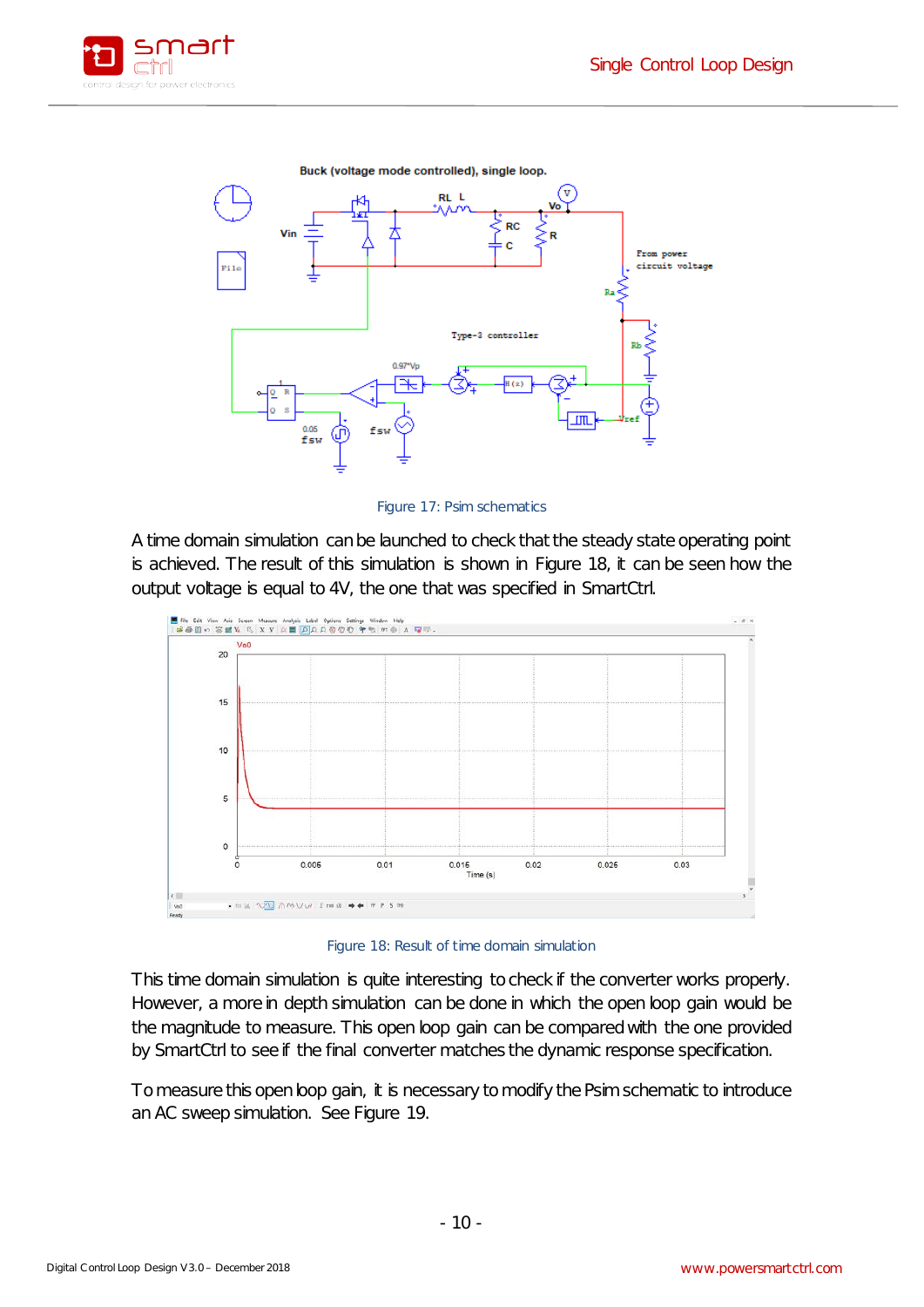

Please note that open loop gain should be measured with the converter working in closed loop, in other case, the compensator will saturate. To do this measurements, Psim provides a special AC probe with two leads.



Figure 19: Modified Psim schematic for AC sweep



<span id="page-12-0"></span>[Figure 20](#page-12-1) provides the result of the Psim AC sweep simulation.



<span id="page-12-1"></span>Save the simulation data with **File** -> **save as** -> Psim\_AC\_data\_points**.txt**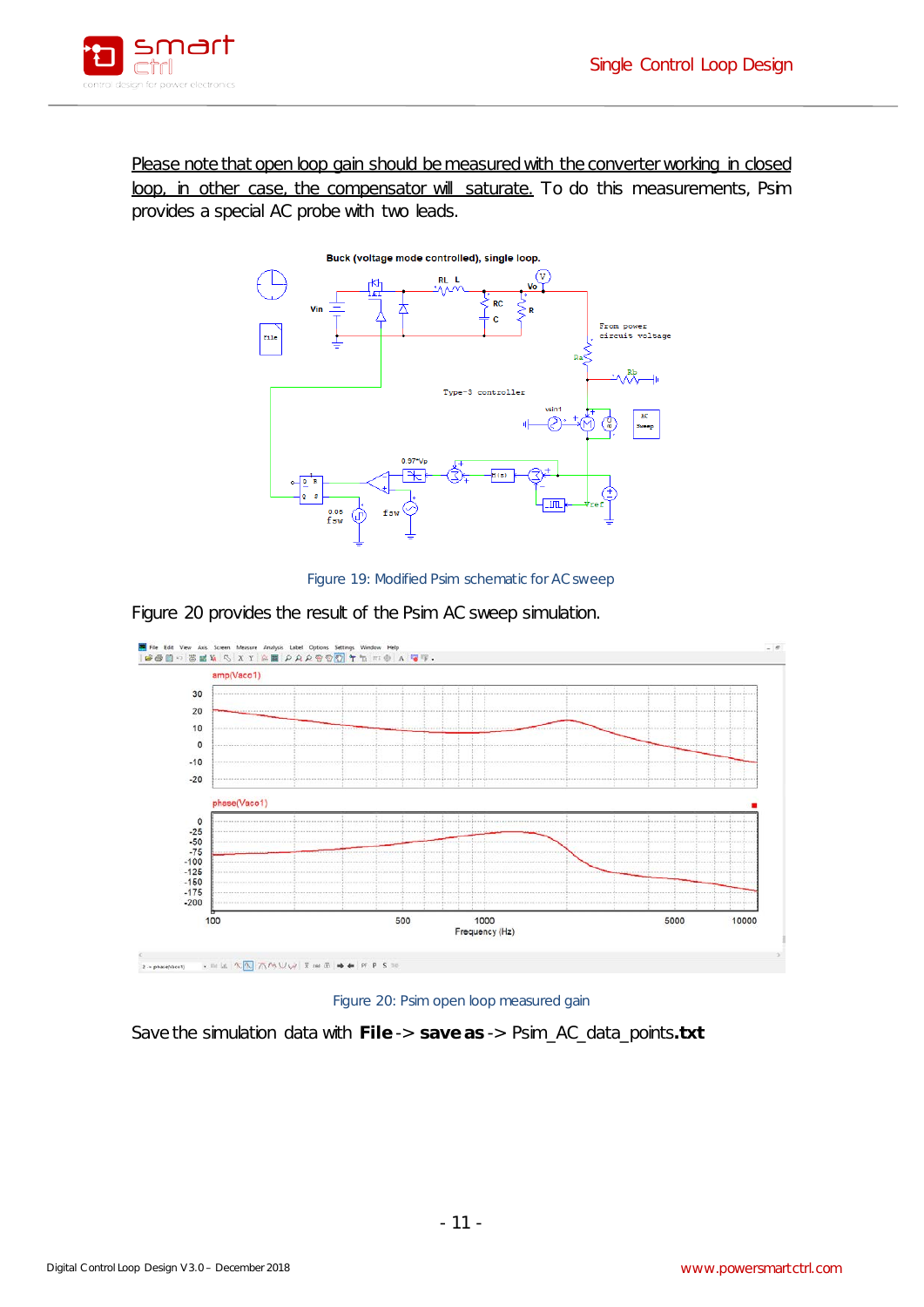

#### <span id="page-13-0"></span>**5. SmartCtrl comparison**

In order to compare the obtained AC response and the theoretical calculated with SmartCtrl, this Psim transfer function can be loaded to SmartCtrl design.

To do this, in this use the former SmartCtrl design and click in **File** –> **Import** and select the path of the Psim\_AC\_data\_points.txt file. See [Figure 21.](#page-13-1)

| Modify function                                      |                                                                               |                                                                                                  |                                                                            |                                                                                                                             | ×        |
|------------------------------------------------------|-------------------------------------------------------------------------------|--------------------------------------------------------------------------------------------------|----------------------------------------------------------------------------|-----------------------------------------------------------------------------------------------------------------------------|----------|
| Function type<br>$C$ G(f)<br>$C$ K(f)                |                                                                               | Load function from<br>*.tro file                                                                 | Text file                                                                  | Paste                                                                                                                       |          |
| Digital<br>$C$ A(f)<br>$C$ R(f)                      | file<br>$C$ Rz(f)                                                             | C:\Users\Jorge\Desktop\Tutoriales_revisados\T09                                                  |                                                                            |                                                                                                                             |          |
| $C$ K(f)*R(f)<br>$C$ T(f)<br>C CL(1)<br>O<br>Generic | #<br>44<br>Tz[0]<br>45<br>46<br>$C$ $CLzff$<br>47<br>48<br>49<br>$\checkmark$ | Freq(Hz)<br>$6.25e+003$<br>6.87e+003<br>7.54e+003<br>8.29e+003<br>$9.10e + 003$<br>$1.00e + 004$ | Mod(dB)<br>$-4.45$<br>$-5.62$<br>$-6.79$<br>$-7.96$<br>$-9.16$<br>$-10.38$ | Phase <sup>[*</sup> ]<br>$-149.49$<br>$-153.20$<br>$-157.35$<br>$-161.94$<br>$-167.03$<br>$-172.66$ $\vee$<br>$\rightarrow$ | $\wedge$ |
| Eunction color<br>Help                               | Comment<br>Select                                                             |                                                                                                  |                                                                            |                                                                                                                             |          |
| Cancel                                               | ŪΚ                                                                            |                                                                                                  |                                                                            |                                                                                                                             |          |

<span id="page-13-1"></span>Figure 21: SmartCtrl importing wizard